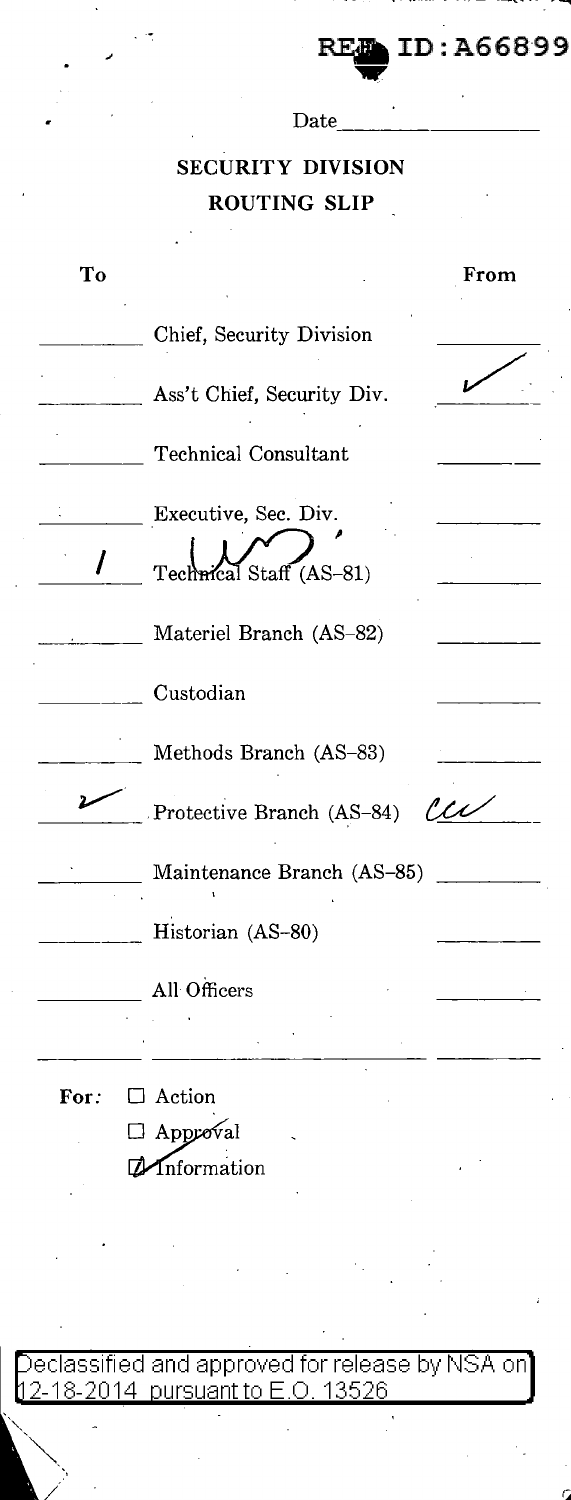|                                    | <b>DATE</b> |                                      |
|------------------------------------|-------------|--------------------------------------|
| TО                                 | <b>FROM</b> | TO<br><b>FROM</b>                    |
|                                    |             | $T$ ech Staff(96)                    |
| Executive $0$ (11)                 |             | $\chi$ Ch, Security Div (80)         |
| $Co'r$ Joint Oper. (12)            |             |                                      |
| Deputy Chief, ASA(20)              |             | Ch, Materiel Br. $(82)$              |
| $Ch, Comm$ Res Sec. $(14)$         |             | Ch, Methods Br. $(83)$               |
| Ch, Hist Unit $(13)$               |             | Ch, Protective Br. $(84)$            |
| Ch, Pers Sec. $\ldots$ (21)        |             | $Ch, Maint Br. \ldots (85)$          |
| Ch, Org & Tng Sec. $(22)$          |             | Ch, Res Lab Div (70)                 |
| Ch, Plans & Oper $(23)$            |             |                                      |
| Ch, Materiel Sec. (24)             |             | Ch, Ch. Ciph & Cif Br(72)            |
|                                    |             | Ch, Int Equip Br. $(73)$             |
| Adjutant, $ASA$ (26)               |             | Ch, Elec & Elec Br. $(74)$ ____      |
| Ch, Sec Cont Sec $(27)$            |             | Ch, Lab Serv Br (75)                 |
| Ch, Operations Div. (90)           |             | $Ch, C'logic Br. \ldots (76)$        |
| Ch, Lab Br. $\dots$ (91)           |             | Ch, Pers & Tng Br. $(61)$            |
| Ch, Machine Br. $(92)$             |             | $\chi$ Ch, Supply Br. $(62)$         |
| $Ch, Crypt Br. \ldots (93)$        |             | $Co$ , Arlington Hall(40)            |
| $\chi$ h, Int Cont Br (94)         |             |                                      |
|                                    |             |                                      |
| $Ch, I & D Br. \ldots (95)$        |             |                                      |
| Approval & Return<br>$\mathcal{L}$ |             | $(\nu)$ Information & File           |
| ) As Requested                     |             | ) Recommendation                     |
| ) Concurrence or Comments          |             | Signature if approved                |
| ) Information & Forwarding         |             | ) Your action by                     |
| ) Information & Return             |             | ) Info upon which to base reply<br>€ |
|                                    |             |                                      |
|                                    |             |                                      |
|                                    |             |                                      |
|                                    |             |                                      |
|                                    |             |                                      |
|                                    |             |                                      |
|                                    |             |                                      |
|                                    |             |                                      |
|                                    |             |                                      |
|                                    |             |                                      |
|                                    |             |                                      |
| CSGAS 96 (Rev. 12) 16 Apr 47 47938 |             |                                      |
|                                    |             |                                      |
|                                    |             |                                      |